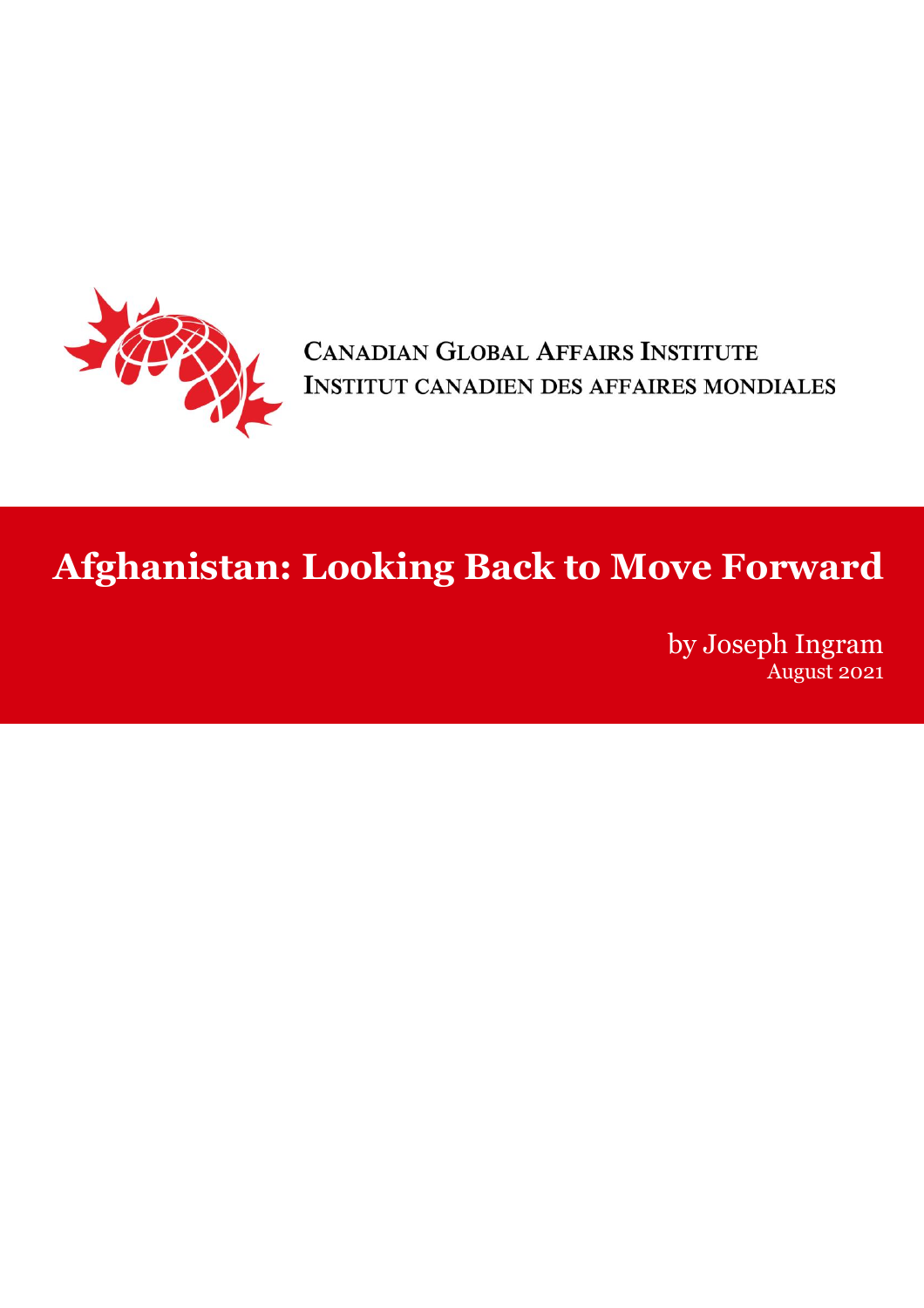## POLICY PERSPECTIVE

### **AFGHANISTAN: LOOKING BACK TO MOVE FORWARD**

by Joseph Ingram

CGAI Fellow August 2021



CANADIAN GLOBAL AFFAIRS INSTITUTE INSTITUT CANADIEN DES AFFAIRES MONDIALES

Prepared for the Canadian Global Affairs Institute 1800, 150 – 9th Avenue S.W., Calgary, AB T2P 3H9 www.cgai.ca

©2021 Canadian Global Affairs Institute ISBN: 978-1-77397-204-6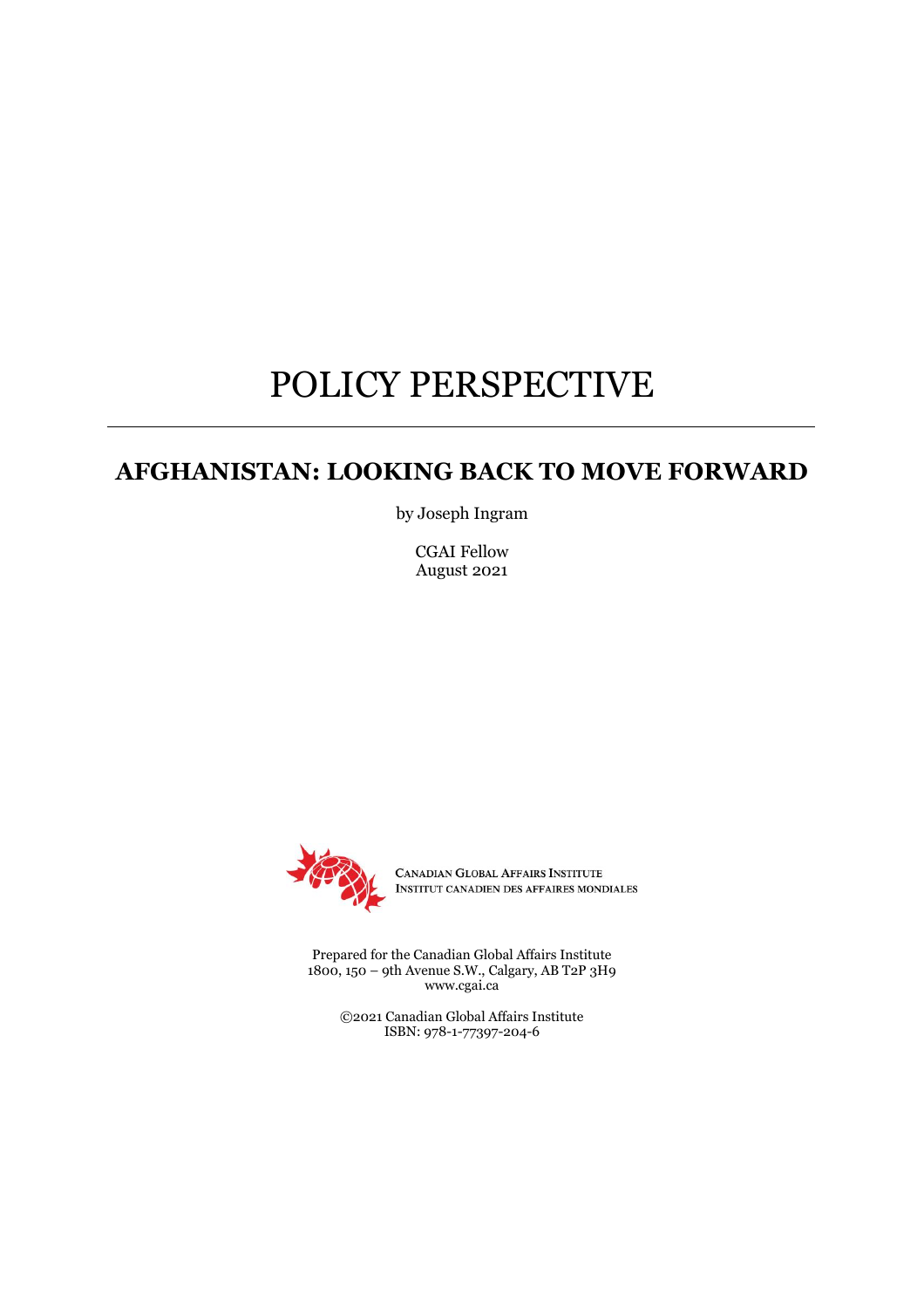n 2005, a group of senior political leaders from conflict-affected and post-conflict countries met at the Greentree Estates on Long Island to analyze the policy measures taken to bring about security and stability, and their links to economic and social development. Co-organized by the World Bank, the United Nations Development Program (UNDP) and the Institute for State Effectiveness (ISE), the meeting's goal was to try to identify what had succeeded, what had failed and why, and whether there were policy elements common to success or failure across countries that governments and the donor community could apply in future post-conflict situations. Among the participants were José Ramos-Horta, the first president of East Timor, Joaquim Chissano, the former president of Mozambique, Jessie Duarte, deputy chair of South Africa's African National Congress, Lord Paddy Ashdown, the former high representative in Bosnia and Herzegovina (BIH) and Ashraf Ghani, the current president of Afghanistan. Hanan Ashrawi, then the principal spokesperson for the Palestinian Authority, was not present, but as one of the event's organizers, I was able to consult with her by phone. I

Among the key success factors common to all the countries represented, though in different combinations depending on the local context, were:

- A broad acceptance of the need for a strategic, long-term end-state for the country with the national political process and the international community carefully taking regional implications into account;
- Recognition by the country's national and local governments that security needs to be addressed as a military and police responsibility protecting citizens' political and civil rights. There must also be security from economic and social deprivation and extreme poverty;
- The formulation of a national development/poverty reduction program based on broad consultation with civil society, local political and religious authorities, and importantly, led by local experts and officials;
- The creation of a unified command structure for the international community within the country, including both military and economic organizations. The command structure would meet regularly, speak with one voice and work towards a common set of goals based on the host government's own national development program;
- The appointment to leadership of the international community of individuals with previous leadership success, first-hand knowledge of the country and the regional context, and strong convening power. These people would appreciate the complementarity of both military and development imperatives, and would not be perceived as representing the narrow interests of only one or two donor governments or particular groups in the host country; and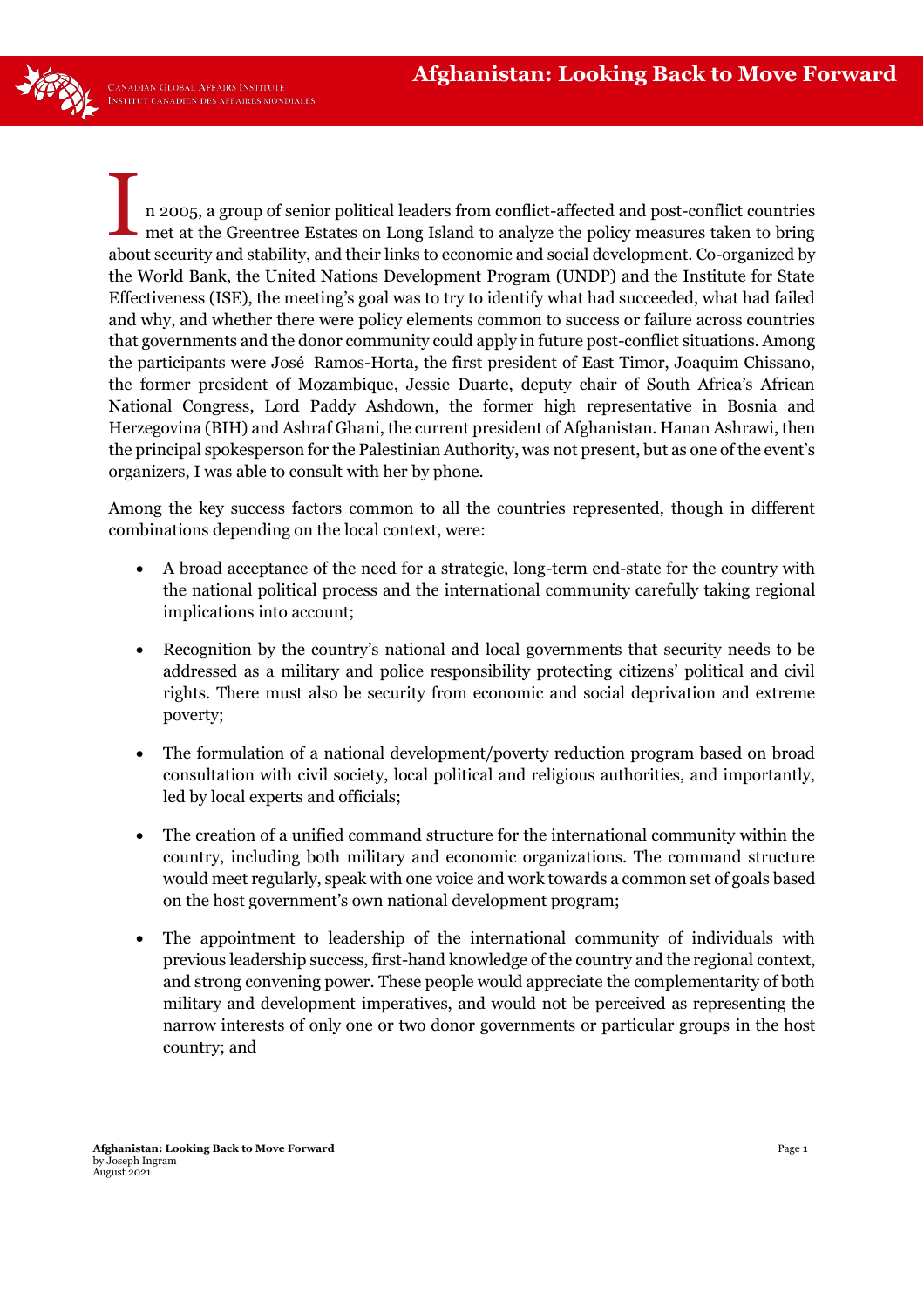

- - Recognition of the development process's long-term nature, accompanied by the acceptance that an international presence would be sustained (at least until a new generation of local leaders would emerge) and robust in terms of security and development personnel.

Critical in all the country cases analyzed was a recognition that international support needs to help internal actors build a core set of governance institutions and systems that would be able to mobilize and effectively spend state revenue in accordance with accountability systems and transparency requirements, thereby reducing corruption and state capture while diminishing the state's reliance on foreign aid. ISE president Clare Lockhart, a former advisor to the Afghan finance minister, emphasized that this focus on core institutions of governance is critical in "... building the legitimacy of the state over time, winning the trust, and meeting the needs of the people ... and contributing to the resolution of conflicts before they become violent."<sup>1</sup> Indeed, these lessons are very much consistent with the 2005 Paris Declaration on Aid Effectiveness,<sup>2</sup> the High Level Forum on Aid Effectiveness held in Busan, South Korea in 2011 and more recent evaluations conducted by the Center for Global Development.3

Unfortunately, rather than mirroring a picture of development policy implementation as that 2005 meeting recommended, the Biden administration's recent decision (initiated by former president Donald Trump) to withdraw all U.S. military forces from Afghanistan reveals just how tone-deaf America and allied administrations have been to development priorities and lessons learned since their arrival in the country. The decision is the result of a policy by successive U.S. and NATO member governments that, with the exception of a brief period from 2001-2006, put the primary emphasis on regime change and killing or capturing Osama bin Laden, rather than transforming – through lessons learned empirically – the economic and social conditions throughout the country that for decades had produced Taliban-like movements and recurring civil conflict. Much like the failure of too many policy-makers to listen to scientific expertise with respect to both COVID-19 and global warming, the failure in foreign policy we are witnessing today in Afghanistan is the inevitable result of giving only lip service to the policy advice of development experts on what it would take to bring security and steady economic and social development to the country.

In making this case, this paper will build on the common-sense maxim that "peace is not just the absence of war, but also the presence of social justice", a lesson as elementary to the development process as the greenhouse gas effect is to global warming. It will also argue that subordinating established development lessons to the short-term transactional priorities of career politicians and diplomats has been a key contributing factor to the policy failure in Afghanistan and in other conflict-ridden societies. This includes the zero-sum instincts of military leaders – as reflected in

<sup>&</sup>lt;sup>1</sup> Clare Lockhart, "Sovereignty Strategies: Enhancing Core Governance Functions as a Post-Conflict and Conflict Prevention Measure," *Daedalus*, 147(1), Winter 2018.

<sup>&</sup>lt;sup>2</sup> Robert Picciotto, "Testimony to the UK House of Lords Select Committee on Economic Affairs," Economic Impact and Effectiveness of Development Aid, July 14, 2011.

<sup>&</sup>lt;sup>3</sup> "Revisiting Aid Effectiveness: A New Framework and Set of Measures for Assessing Aid Quality," Center for Global Development, Working Paper 524, January 2020.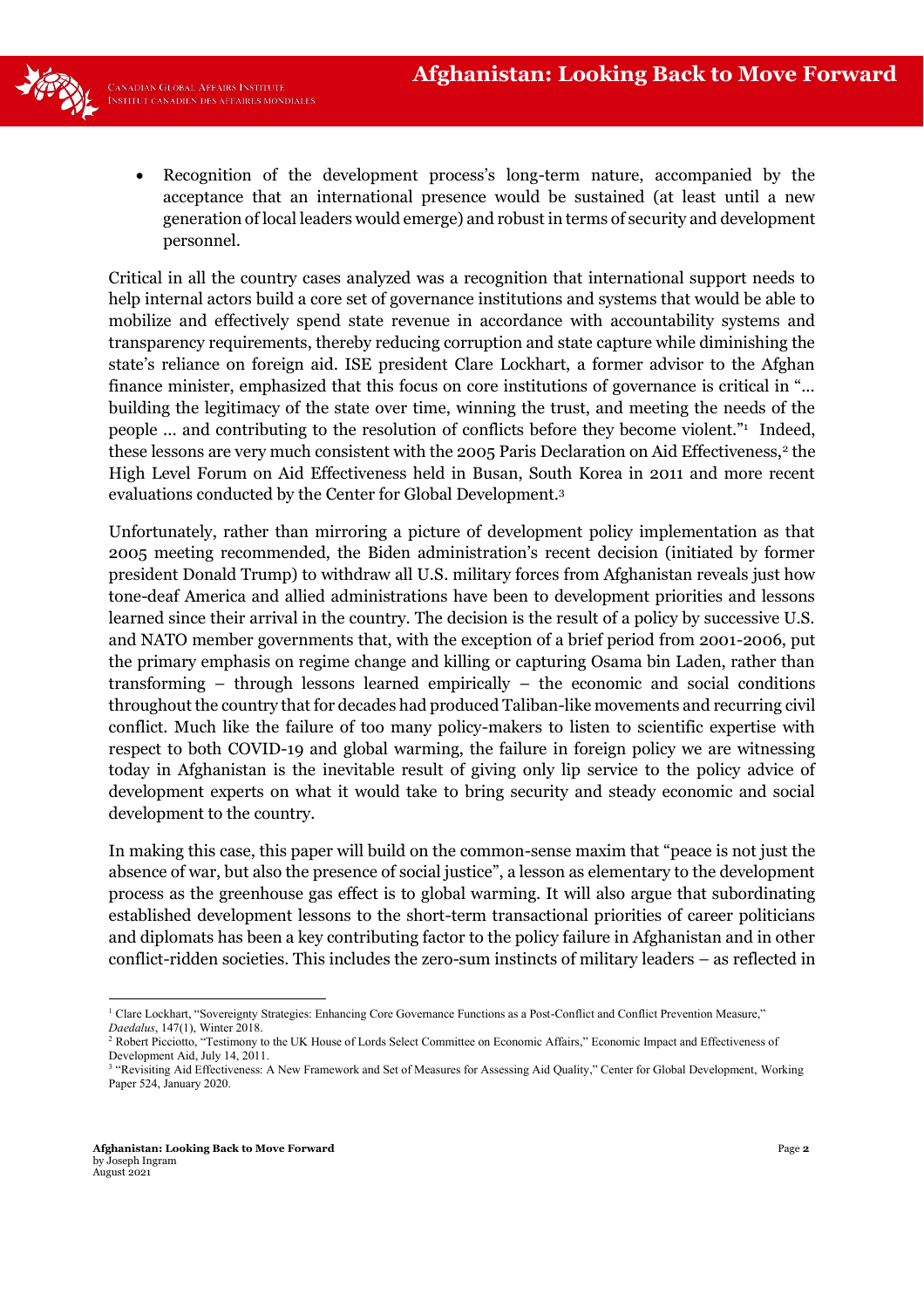

the effective neutering of foreign aid agencies in the U.S. (especially under Trump), Canada and the U.K. As *The Economist* recently concluded, for all its wealth and military might, America failed not only to create a strong self-sufficient state in Afghanistan, but also failed to defeat a determined insurgency.4

#### **Falling Short in the Application of Lessons Learned**

Although our knowledge and understanding of the development process and the role of foreign assistance in that process is evolving and needs to be nuanced in accordance with local circumstances, the core principles articulated by the post-conflict leaders at Greentree Estates and in the Paris Declaration in 2005 continue to be embedded in today's United Nations Sustainable Development Goals. Identifying the extent to which they have been adhered to in Afghanistan since the demise of the Taliban government in 2001 will therefore go a long way in explaining the failure of U.S. and allied foreign policy in the country and hopefully help in avoiding similar mistakes in the future.5

Between 2001 and 2005 a considerable degree of stability was established in Afghanistan, thereby securing the population's trust in government institutions' ability to mobilize revenues locally and internationally and to address poverty and exclusion. A series of "loya jirga" and other consultations with the population and local leaders led to the creation of numerous national programs, including the highly successful National Solidarity Program (NSP). Through transparent mechanisms, the NSP delivered block grants for local improvements in some 28,000 villages, which resulted in the effective use of micro-financing and improved health-care delivery in rural areas. "Central to the success of those years was a recognition that development ... involves citizens improving their own lives and creating opportunities through economic, social and institutional reform."<sup>6</sup>

A co-ordination framework including both governments and the donor community was critical to this success. The central government's job was to propose policies and budgets for each sector. Under World Bank management, the government established the Afghanistan Reconstruction Trust Fund (ARTF), which consolidated and disbursed donor funds to cover recurrent expenditures and national programs with strict accountability requirements and in accordance with the Afghan government's priorities.

In 2005, however, because of a shift in the Bush administration's strategic priorities to the Middle East, donor support began to wane. The Afghan Assistance Coordination Authority, staffed with

<sup>4</sup> Staff, "America's War in Afghanistan is Ending in Crushing Defeat," *The Economist*, July 10, 2021.

<sup>&</sup>lt;sup>5</sup> Governments deploy foreign aid as one of several foreign policy tools that also include diplomacy, foreign trade and military/security resources. In recent years, a number of key donor countries have consolidated their aid agencies into their diplomatic administrations, effectively subordinating them to diplomatic imperatives as was done in Canada and recently in the U.K., or they have subordinated and reduced financial

resources allocated to foreign aid as the Trump administration did. We have yet to see whether and how the Biden administration will change this approach.

<sup>6</sup> Joseph Ingram and Clare Lockhart, "Afghanistan: It's About Development Stupid," *The World Today*, Chatham House, Vol. 6, No. 2, February 2010.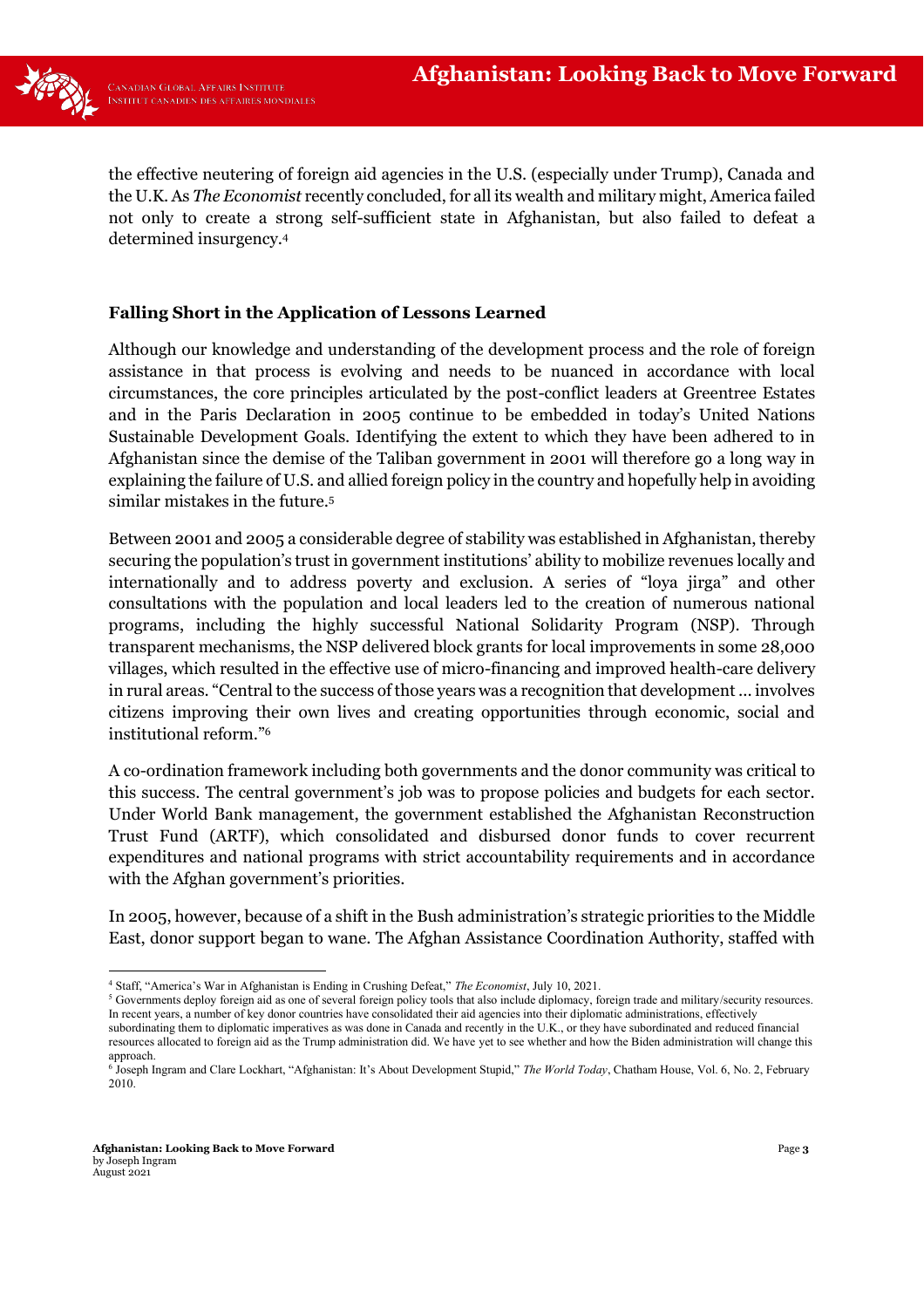

Afghans and foreign specialists designing and helping to implement programs – in accordance with core development lessons – shut down, as did the World Bank-led Consultative Group process. The overall responsibility for co-ordination instead passed to the UN, which has found it difficult to effectively co-ordinate its own numerous and often independently minded specialized development agencies, let alone so many others both civil and security related.7

#### **Lesson 1: Afghanistan's Strategic Vision and its Regional Implications**

In assessing U.S., allied and Afghan performance, one must ask whether a strategically devised end-state was publicly articulated – including to key regional neighbours – and systematically pursued by national and local governments and by allies, especially the U.S. The 2001 Bonn Agreement sketched out the establishment of a "broad-based, gender sensitive, multi-ethnic and fully representative government" which would minimize corruption and bring armed groups under government control. However, while some political groups were represented, broader civic constituencies were not invited to the table; nor were representatives of the Taliban, who were then in hiding, imprisoned or had fled the country. Moreover, though nominally endorsing the agreement, Pakistan provided a safe haven for the Taliban, allowing them to reconstitute their military forces, which led to a steady increase in violence from 2005-2006. With the exception of bin Laden's killing in 2011, the U.S. and NATO did little at the time, or since, to prevent Pakistan from providing sustenance and cover to these fundamentalist forces. Indeed, this absence of regional consensus was made worse following the Bush administration's decision to label Iran as part of the "axis of evil" and subordinate development and institution building to the military priority of fighting a "war on terror".

As for the national vision and strategy, as this paper will show, they too proved non-applicable as the military-dominated counterinsurgency sucked development resources disproportionately into urban areas and into non-development related expenditures. The result, to quote a former Afghan deputy defence minister, was that: "We see history repeating itself in this country: A proxy insurgency is coming from rural areas to take power."8 As Thomas Ruttig of the Afghanistan Analysts Network has described it: "The legitimacy of government institutions was undercut by factional capture ... unopposed by the US and by the fact that the US manipulated institutions and elections in favour of their favourites ... (which) produced an inflexible presidential system that does not reflect the diversity of political and ethnic forces in the country and was unable to deal with political crises." Essentially, the "free pass to Pakistan (and) the tolerance of re-emergent war lords (both attributable to some extent to diplomatic failings) contributed substantially to the conditions that allowed the insurgency to regroup."<sup>9</sup>

<sup>7</sup> In saying this, I speak from personal experience, having served as a World Bank Group manager in several countries where poor co-ordination by the UN was a chronic problem. Indeed, as World Bank special representative to the UN and WTO in Geneva, one of my priorities was to assist the UN system, especially the ILO and the UNDP, in creating a "policy coherence initiative" focused very much on developing consensus among the specialized agencies of the UN development system, as well as with the Bretton Woods institutions. At the behest of the high representative in BIH, Paddy Ashdown, I played a similar role in my capacity as director of the World Bank office in Sarajevo.

<sup>8</sup> Adam Nossiter, "Anxiety and an Air of Unreality in Afghanistan," *New York Times*, July 5, 2021.

<sup>9</sup> Thomas Ruttig, "Another Bonn Style Conference," Afghanistan Analysts Network, March 7, 2021.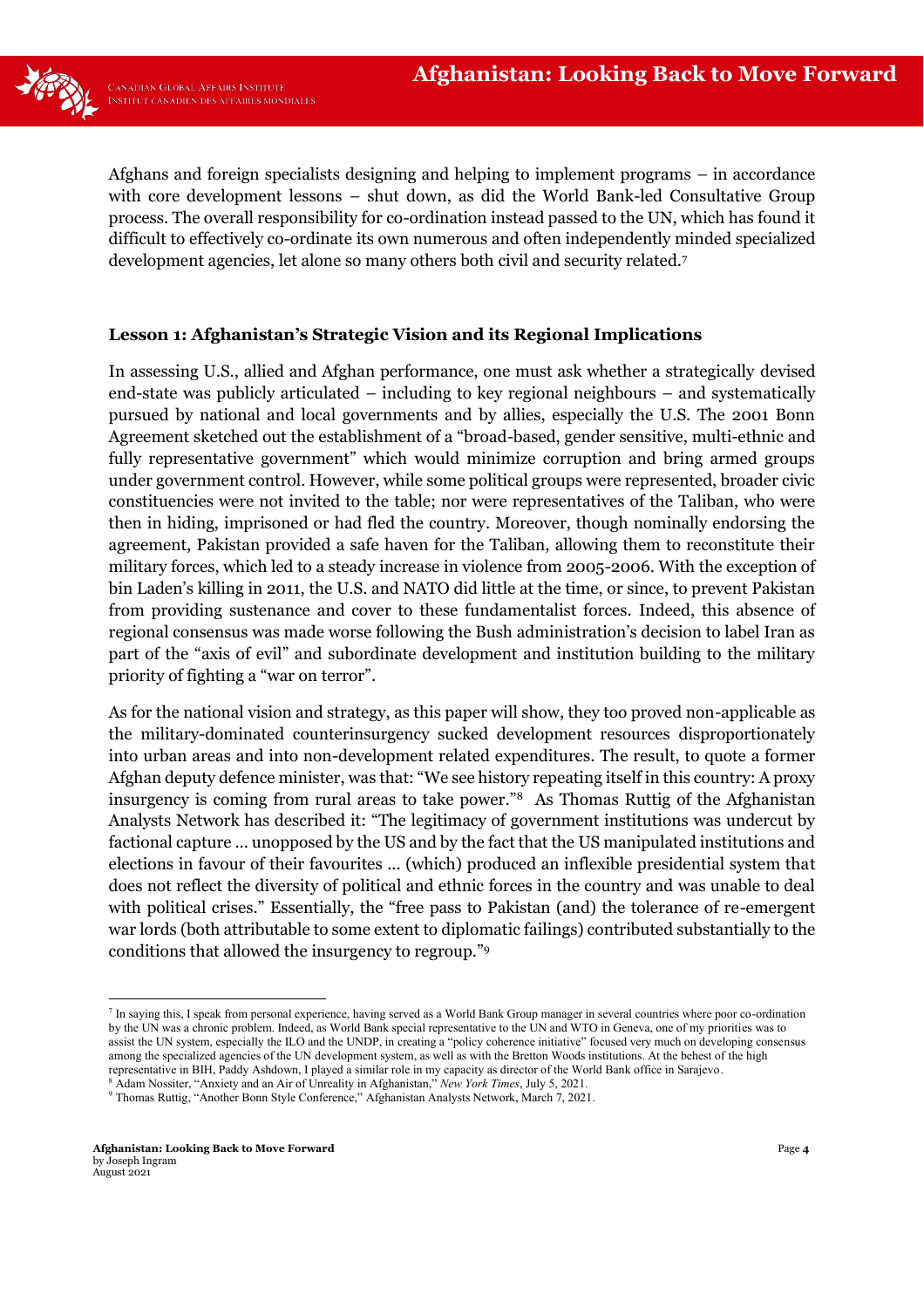

#### **Lesson 2: Security as a Multi-dimensional Development Component**

Post-conflict leaders articulated a key lesson about the multi-dimensional nature of security; specifically, that unless people, especially young men, were provided with social services and decent work, they would be ripe recruits for the appeals of extremist insurgent groups, such as the Taliban. The U.S.'s change in strategic focus in 2005 saw a rapid shift in the pattern of spending in Afghanistan. In 2008 the U.S. military was spending close to US\$100 million daily, in stark contrast to spending by all development donors combined of only US\$7 million daily, with over two-thirds of it bypassing the Afghan government and an estimated 40 per cent going back to donor countries in corporate profits and consultant salaries.10

More significant, however, was the fact that substantially larger proportions of development money went to Afghanistan's better-off urban areas. For example, Afghanistan has one of the lowest rates of electricity access globally. In 2014, of the 28 per cent of the population with access, only 10 per cent were in rural areas despite the fact that those areas contained 75 per cent of the country's population and produced 67 per cent of its GDP.<sup>11</sup> Similar asymmetries in aid distribution existed in water supply, health services, economic and productive infrastructure and in education, all operating in the absence of a comprehensive legal framework and major donors' wink-and-nod tolerance of endemic corruption. To quote a 2012 World Bank report: "Because of donors' choices and the prominent role of stabilization and military spending, conflict affected provinces had much higher per capita aid than more peaceful (and often poorer) provinces."12 Such regional distortions, combined with the tolerance for corruption and poor governance, often by warlords, not only failed to improve the conditions of the large majority of Afghan rural dwellers but also produced fertile ground for today's rural-based Taliban. Also, as others observed, the U.S.'s war on drugs effectively cut off many rural farmers' income without adequately supporting the substitution of other crops and pushed many of them "for both security and sales networks" into the Taliban's arms.<sup>13</sup>

#### **Lesson 3: National Development Strategy**

Support for national ownership of both a country's national development plan and its implementation are central to the Paris Declaration on Aid Effectiveness and the post-conflict leaders in 2005 highlighted these as key elements in their successes. Unfortunately, as a 2008 Oxfam report revealed, "little ownership of development exists at the local level, especially in insecure areas ..." and the situation was not much better at the national level. At that time, of the US\$15 billion provided in development aid since 2001, less than a third had gone to the government. The balance was directed to donor-established priorities, thereby constraining the institutional development process and limiting government's ability to recruit and retain qualified

<sup>&</sup>lt;sup>10</sup> Matt Waldeman, "Falling Short: Aid Effectiveness in Afghanistan," OXFAM ACBAR Advocacy Series, March 2008.

<sup>&</sup>lt;sup>11</sup> Staff, ATR Consulting, "Aid Effectiveness in Afghanistan," OXFAM and Swedish Committee for Afghanistan, March 2018.

<sup>&</sup>lt;sup>12</sup> Staff, "Afghanistan in Transition: Looking Beyond 2014," The World Bank, May 2012.

<sup>&</sup>lt;sup>13</sup> Andy Hira, "The Utterly Predictable Demise of Nation-Building in Afghanistan: Lessons for the Future," The Canadian Global Affairs Institute, June 2021.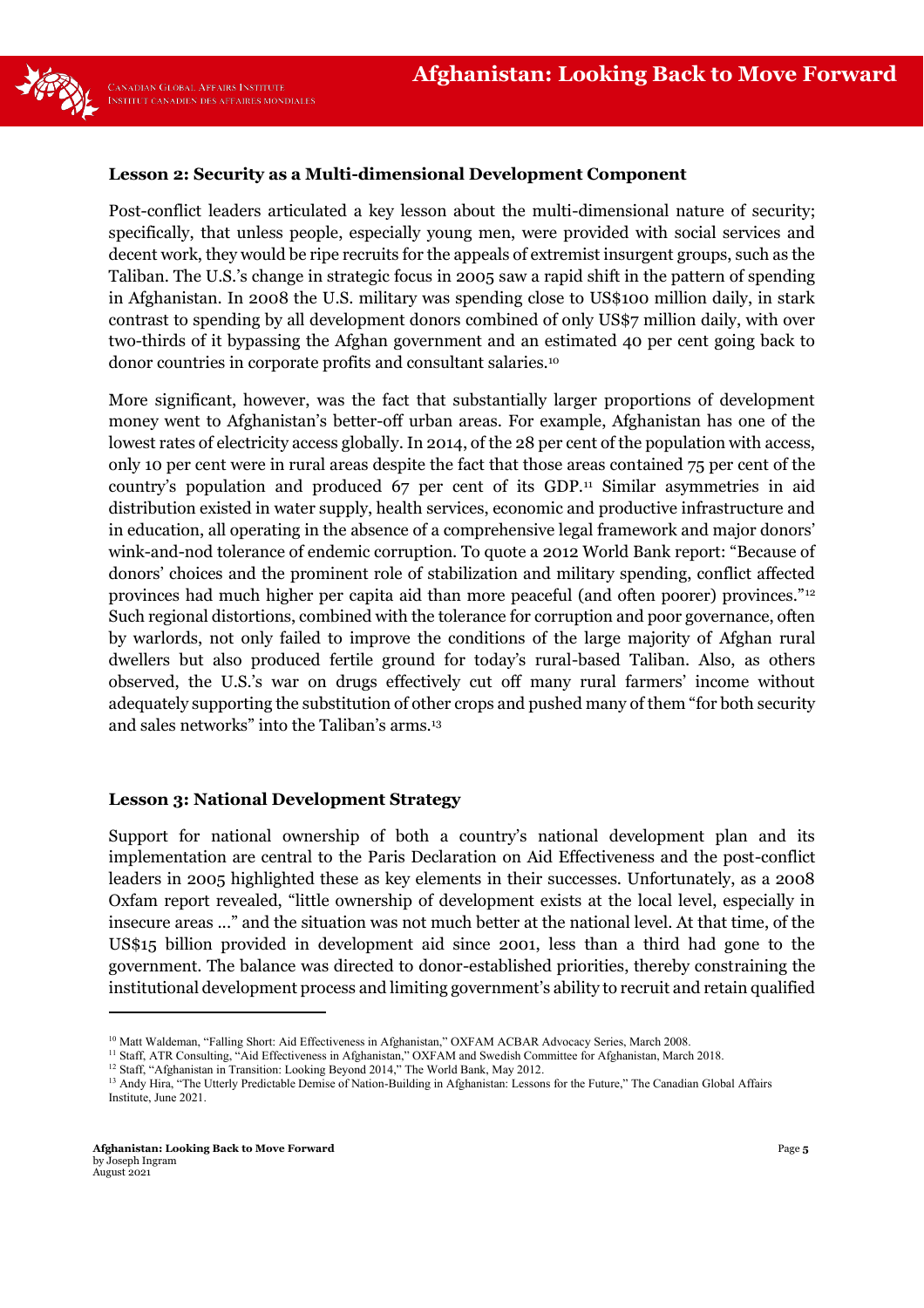

staff as they opted instead for better paying donor-funded projects. Indeed, USAID spent the bulk of its assistance outside the government's core budget with most of it going to U.S.-based contractors and consultants, thereby eroding the very idea of building local capacity and effective state institutions.14

Canadian aid was guilty of much the same, when in 2009 the Harper government redirected CIDA funding away from the budget and the national trust funds to areas where Canadian troops were deployed, a violation of both the Paris Declaration and the Accra Agenda for Action.15 Unfortunately, in the years since, despite some efforts, not much has changed; the first recommendation of the 2018 Oxfam/ATR Consulting report on aid effectiveness urged the government to "... take a harder stance with donors ... as development strategies need more Afghan ownership."<sup>16</sup> Indeed, a recent Department of Global Affairs review of Canadian aid effectiveness from 2014-2020 has highlighted serious failures in its development assistance program in Afghanistan, citing the absence of a strategy for its presence, and a focus often inconsistent with local priorities and needs.17

#### **Lesson 4: The Need for a Unified Donor Command Structure**

Related to the failure to build local ownership of policies and implementation capacity has been the chronic absence of a unified command structure for the international community – both military and developmental – working towards a complementary set of goals based on an Afghan national development plan. In a recent televised interview with CNN, Gen. David Petraeus acknowledged as much when affirming that the U.S. and NATO could not "win" a counterinsurgency war in Afghanistan18 and that unlike sports, there is no zero-sum outcome to the conflict. While regretting the U.S. decision to withdraw military forces from the country at this stage, he emphasized the need for a whole-of-government approach in which the military and developmental priorities are complementary and given equal weight by government and the donor community. In effect, he acknowledged that the concept of "full spectrum operations" which he and Gen. Stanley McChrystal promoted in 2010, and which had been incorporated into the U.S. Army field manual in 2012, was not effectively applied during NATO's military presence in the country. The concept sought to capture and apply past lessons learned by military and nonmilitary actors, both U.S. and non-U.S.19

When combined with the presence of over 30 international donors and an absence of effective donor co-ordination,20 the result today is "major issues of fragmentation and donors bypassing

<sup>&</sup>lt;sup>14</sup> Staff, "2006 Survey on Monitoring the Paris Declaration and Afghanistan," OECD, 6.

<sup>&</sup>lt;sup>15</sup> Personal email to the author from the economic advisor to the Afghan minister of finance, April 2, 2009.

<sup>&</sup>lt;sup>16</sup> ATR Consulting, 38.

<sup>&</sup>lt;sup>17</sup> Lee Berthiaume, "Canada's Foreign Aid to Afghanistan Had Some Success but Many Failures," The Canadian Press, January 13, 2021.

<sup>&</sup>lt;sup>18</sup> David Petraeus, interview with Fareed Zakaria GPS, CNN, July 19, 2021.

<sup>&</sup>lt;sup>19</sup> Jonathan Brown, Joseph Ingram, Ayse Kudat and Michael Gillette, "Integrating Economic and Social Aspects into Military Operations," *Military Review*, January-February 2010.

<sup>&</sup>lt;sup>20</sup> The unwillingness of many donors, though especially the U.S., to use the trust funds as co-ordinating mechanisms for their aid, has contributed to the fragmentation and the absence of an effective and unified command structure.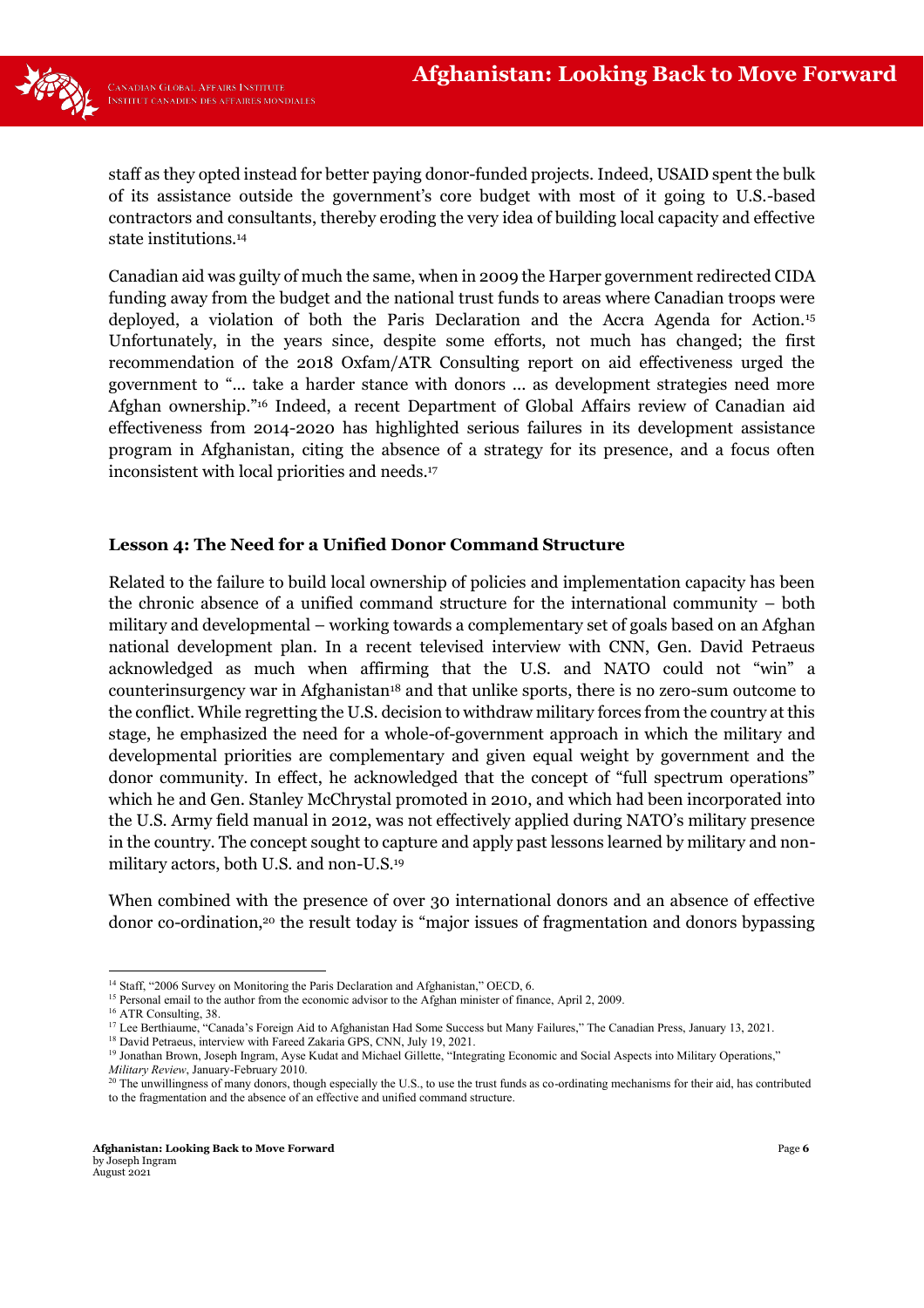

government systems in multiple areas of the development sector, and it is this fragmentation that leads to ineffective aid."<sup>21</sup>

#### **Lesson 5: The International Community's Leadership**

Perhaps none of the lessons identified was as important as the qualities of the individual appointed to lead the international community in assisting in the development of the host country and containing any incipient insurgency. Many believe that the U.S. presence in Afghanistan was driven primarily by its desire to avenge 9/11 and kill or capture Osama bin Laden, rather than any long-term commitment to the country's development. America's presence for the decade following bin Laden's death in 2011 suggests that for geostrategic reasons they believed the insurgency should and could be quelled, that economic and social development could be nurtured and a democratic government installed, friendly to the U.S. and its allies. To effectively do so, however, would have required, as in the case of BIH, appointing a UN/U.S.-backed special representative with previous leadership success in a post-conflict context and with the credibility and force of personality to influence and render mutually compatible the country's military/security and development needs.

Lord Paddy Ashdown, a former politician, diplomat and military officer, succeeded in maximizing the international community's impact by ensuring a coherent, co-ordinated approach that understood the long-term nature of institutional development, the rule of law and state building (as opposed to the rather inappropriate notion of "nation-building") in a complex and ethnically divided society. Through this approach, the high representative in BIH minimized the prospect of independently minded organizations such as the World Bank, the IMF, the UN, the EC and bilateral donors from straying off onto their own support paths and allowing local politicians to play off one agency's priorities against another. This was not the case in Afghanistan.

The Karzai government announced Ashdown's appointment as UN Special Representative to Afghanistan in 2008. However, with the Bush administration's compliance and apparently at the urging of then-U.S. ambassador to the UN Zalmay Khalilzad, the government reversed its decision and appointed a series of special representatives who were former diplomats or politicians with little or no development or military experience.<sup>22</sup> Due to the nature of their training and experience, which largely focused on transactional success and short-term electoral priorities, they were for the most part ill-suited to the long-term institutional and policy needs of economic and social development. Some, including the former diplomat appointed in Ashdown's stead, lasted as little as two years, and were unable in most cases to exercise a strong and effective

<sup>&</sup>lt;sup>21</sup> ATR Consulting, 8.

<sup>&</sup>lt;sup>22</sup> It was rumoured that Kalilzad, a joint U.S.-Afghan citizen, had designs on succeeding Hamid Karzai as president, thereby ensuring both the continued presence of a Pashtun as president, in the absence of the pro-active oversight of a Paddy Ashdown.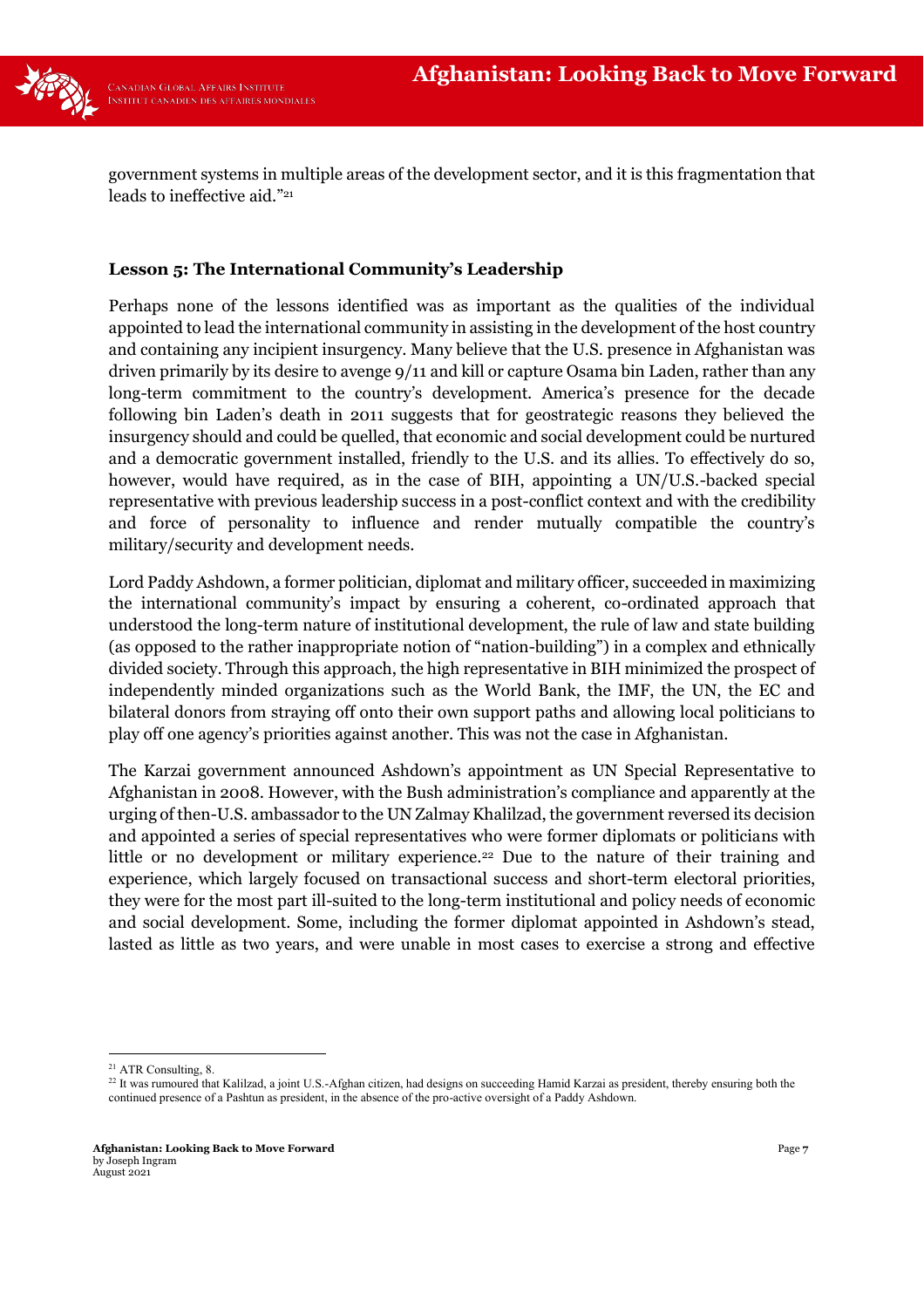

leadership role that produced balanced and complementary development and military interventions.23

#### **Lesson 6: Sustaining a Robust Foreign Assistance**

The final lesson from former leaders was that an international presence would need to be robust in financial and technical support, and long-term, possibly to the point of a new generation replacing the combatant leadership. Although the U.S., allied political circles and the general public widely believe that Afghanistan has received exceptionally large aid volumes, in the first two years following the Taliban government's ouster the country received US\$57 per capita per annum. In stark contrast, BIH received US\$679 per capita and Kosovo US\$526 per capita during the two years following cessation of their conflicts. Aid flows to Afghanistan did, however, increase following that initial period. They reached a peak of about US\$16 billion in 2011, which was equivalent to about US\$400 per capita, still well below what the Balkans received. Military spending during that same year was estimated at about US\$118.6 billion. The bulk of the development aid, however, was not spent in Afghanistan but rather on "... imports, the expatriated profits of contractors, and outward remittances."<sup>24</sup>

Moreover, as of 2011, when bin Laden was killed, development aid from the donor community began a critical decline, falling from a high of US\$8 billion in 2011 to US\$4.2 billion in 2016. A substantial drop in American aid flows led this decline, adding credence to the view that American and NATO involvement in Afghanistan was more about the short-term military objective of getting bin Laden and eliminating a terrorist haven, than about the country's long-term economic and social development. To quote Petraeus from a recent conference discussion on America's engagement in the country: "What we could do though was to continue to achieve the objective that we were staying in Afghanistan to accomplish, which is to prevent Al Qaeda and the Islamic State from re-establishing sanctuaries on Afghan soil under this very Islamist regime, the Taliban ..."<sup>25</sup>

The Afghan government disputed the level of development aid actually received, suggesting that for the period 2012-2014 they received not US\$16.8 billion, but rather US\$12.9 billion, well short of commitments made by the donor community. Thus, the effectiveness of aid and the Afghan authorities' capacity to quell the source of insurgency and instability was further inhibited. But if nothing else, these substantially different numbers demonstrate a "... lack of transparency and uniformity when it comes to financial reporting of international aid."<sup>26</sup> It also reflects a policy uncertainty as to the real reason for the presence of America and its NATO allies in Afghanistan – a recipe for failure.

<sup>&</sup>lt;sup>23</sup> The final press conference as special representative to Afghanistan of former Norwegian diplomat Kai Eide reveals both the frustration and preoccupation with transitional short-term issues he was seemingly focused on. See UN AMA, March 4, 2010.

<sup>&</sup>lt;sup>24</sup> World Bank, "Afghan in Transition..."

<sup>&</sup>lt;sup>25</sup> David Petraeus, "Hindsight Upfront," The Wilson Center, July 28, 2021.

<sup>&</sup>lt;sup>26</sup> World Bank, "Afghan in Transition...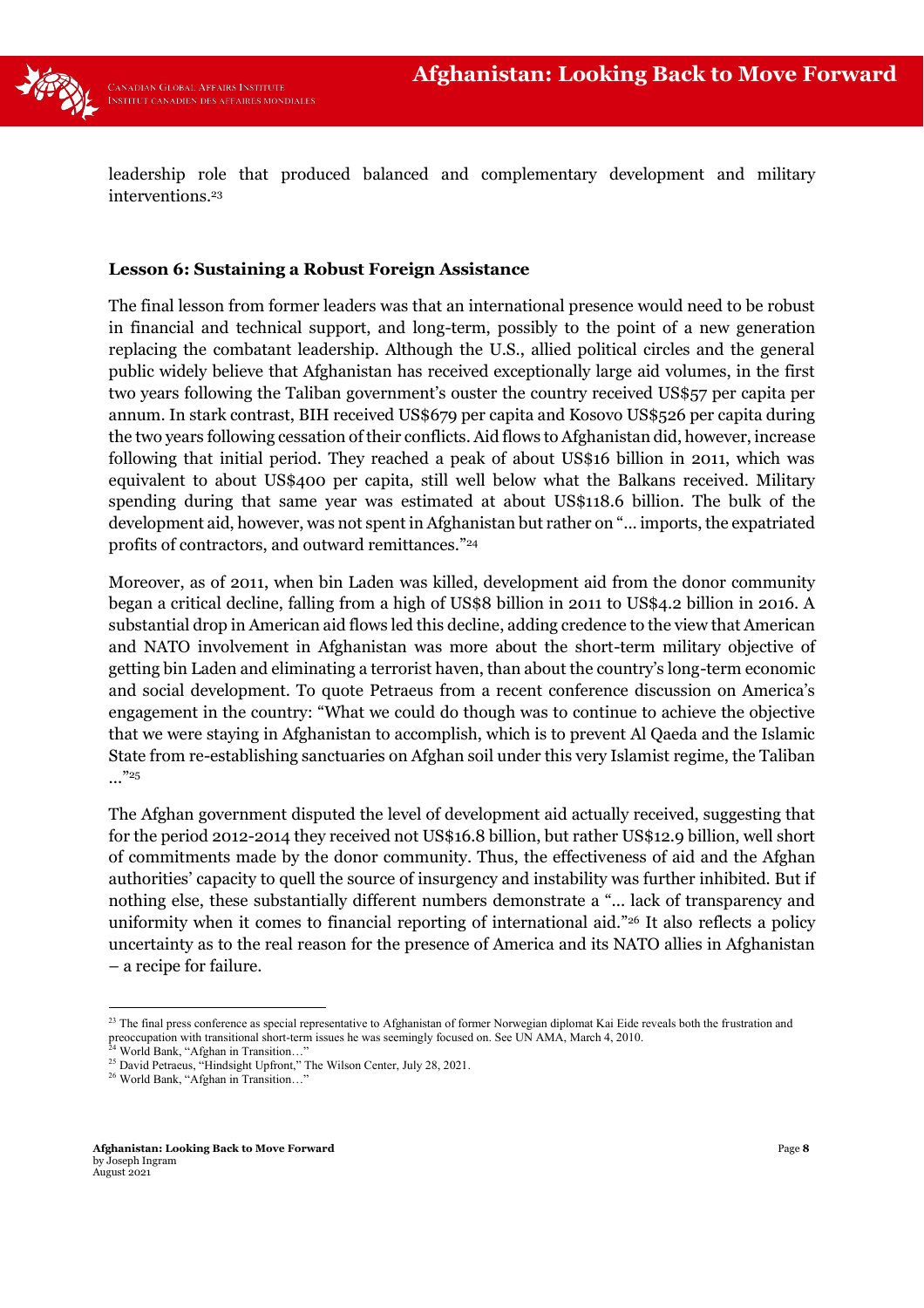

#### **Conclusion**

Combined with the unwillingness of international institutions to deal resolutely with corruption and poor governance, to refocus assistance on the poor rural areas of the country (the prime recruiting ground for young male insurgents) and to ensure greater budget support for strengthening the country's public-sector institutions, the donors have not only failed to help improve conditions in key regions of Afghanistan, but may have contributed to a deterioration in the economic, social and ethnic inequalities that have fuelled the conflict.

As for the U.S. position specifically, President Joe Biden's foreign policy schizophrenia must be resolved. On the one hand, Biden declares that "America is back" and will lead a global coalition of democracies against a growing number of authoritarians, while on the other hand, he declares that there will be no support for "nation building" and "forever wars". Not doing so will only lead to the non- or misapplication of lessons history has taught us about the development process – especially those highlighted in this paper – and to more policy failures as in Afghanistan. The lessons are there and America and its allies need to follow them and exercise the patience and understanding required to succeed in their application.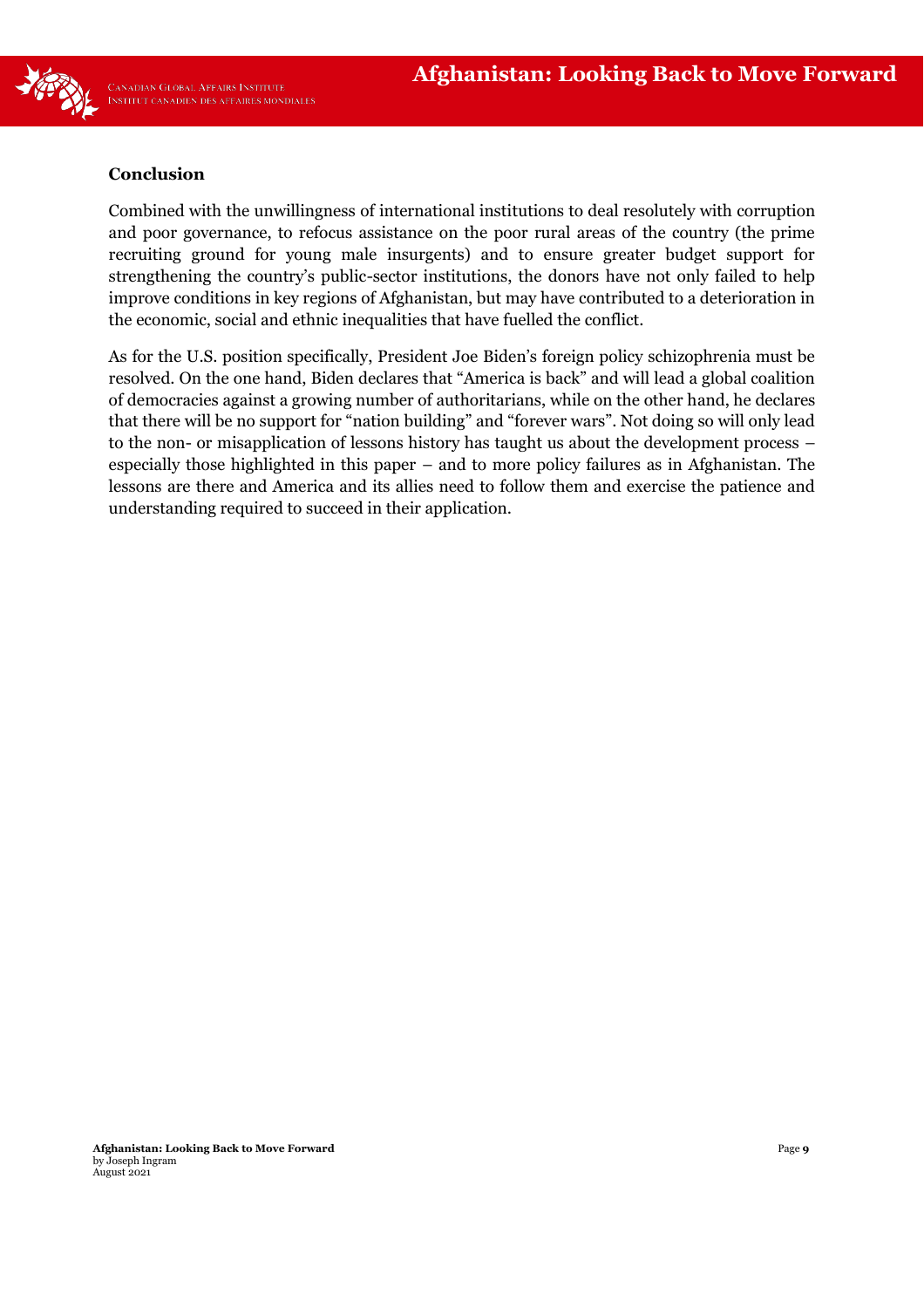## **About the Author**

*Joseph Ingram currently serves as Chairman of Greentech Labs, South African\UK-based bio-tech group. He is also an Expert-Advisor with the Global Growth Dialogue, a U.S.-based group of prominent economists and senior public officials dedicated to identifying best-policy options to sustain more inclusive and sustainable growth. He has advised the Government of Canada on a number of policy initiatives related to the western Balkans.*

*In 2006 Mr. Ingram retired from a thirty year career at the World Bank, where he served in a variety of senior management positions in Nigeria, Cameroon, Bosnia and Herzegovina and Washington DC, and from 2003-2006 as The World Bank Special Representative to the UN and the World Trade Organization (WTO) in Geneva. During this period, Mr. Ingram represented the Bank on the UN Human Rights Council and was a member of the Global Task Force on the Right to Development. For a number of years he also served as Deputy Director of The World Bank Institute.*

*From 2010-2013, Mr. Ingram served as President/CEO of The North-South Institute (NSI) in Ottawa. Prior to joining NSI Mr. Ingram worked on behalf of CIDA and the World Trade Organisation as Senior Advisor to the Integrated Framework Program on Trade Facilitation in Francophone Africa and the Middle East. During the same period he also served as a consultant on human rights issues for the World Bank and for the Office of the UN High Commissioner for Human Rights. His work has focused on international trade, growth and employment issues, natural resource management, fragile states and structural reform, post-conflict reconstruction and development, human rights and public health. He has published numerous articles, scholarly papers and book chapters on issues relating to post conflict development and counter insurgency in Afghanistan, as well as on global development and Canadian foreign and development policy. He has testified before the United States Senate Committee dealing with international development and U.S. commerce and before Canada's House of Commons Standing Committee on Foreign Affairs and Development. Mr. Ingram was recently named a 2020 Fellow of the Canadian Global Affairs Institute. He is a regular contributor to iPolitics and to The Hill Times.*